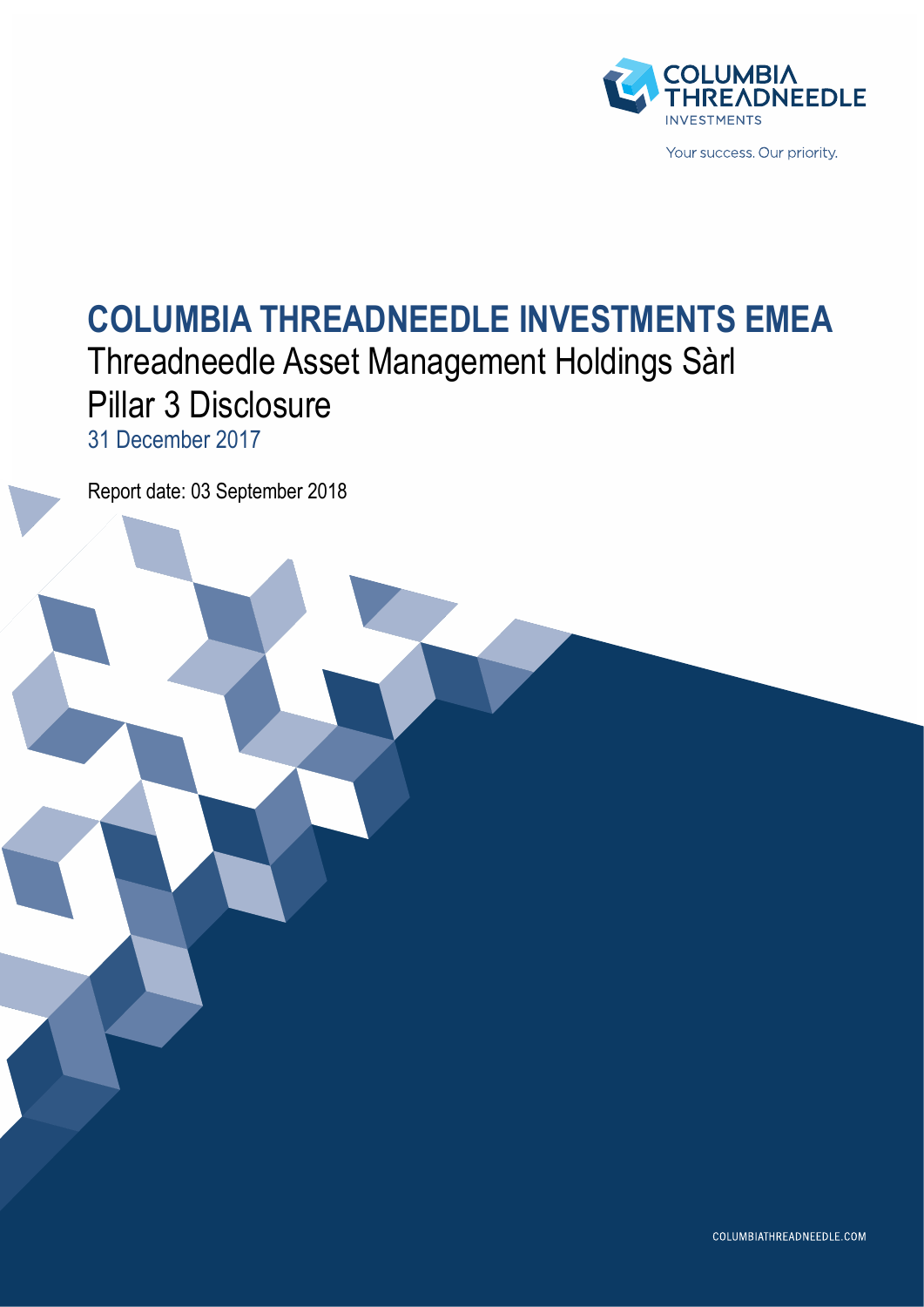

# **Table of Contents**

| 1.                                     |  |
|----------------------------------------|--|
| 2.                                     |  |
| 3.                                     |  |
| 4.                                     |  |
| 5.                                     |  |
| 6.                                     |  |
| 6.1<br>6.2<br>6.3<br>6.4<br>6.5<br>6.6 |  |
| 7.                                     |  |
| 7.1<br>72<br>7.3<br>7.4                |  |
| 8.                                     |  |
| 8.1<br>8.2                             |  |
| 9.                                     |  |
|                                        |  |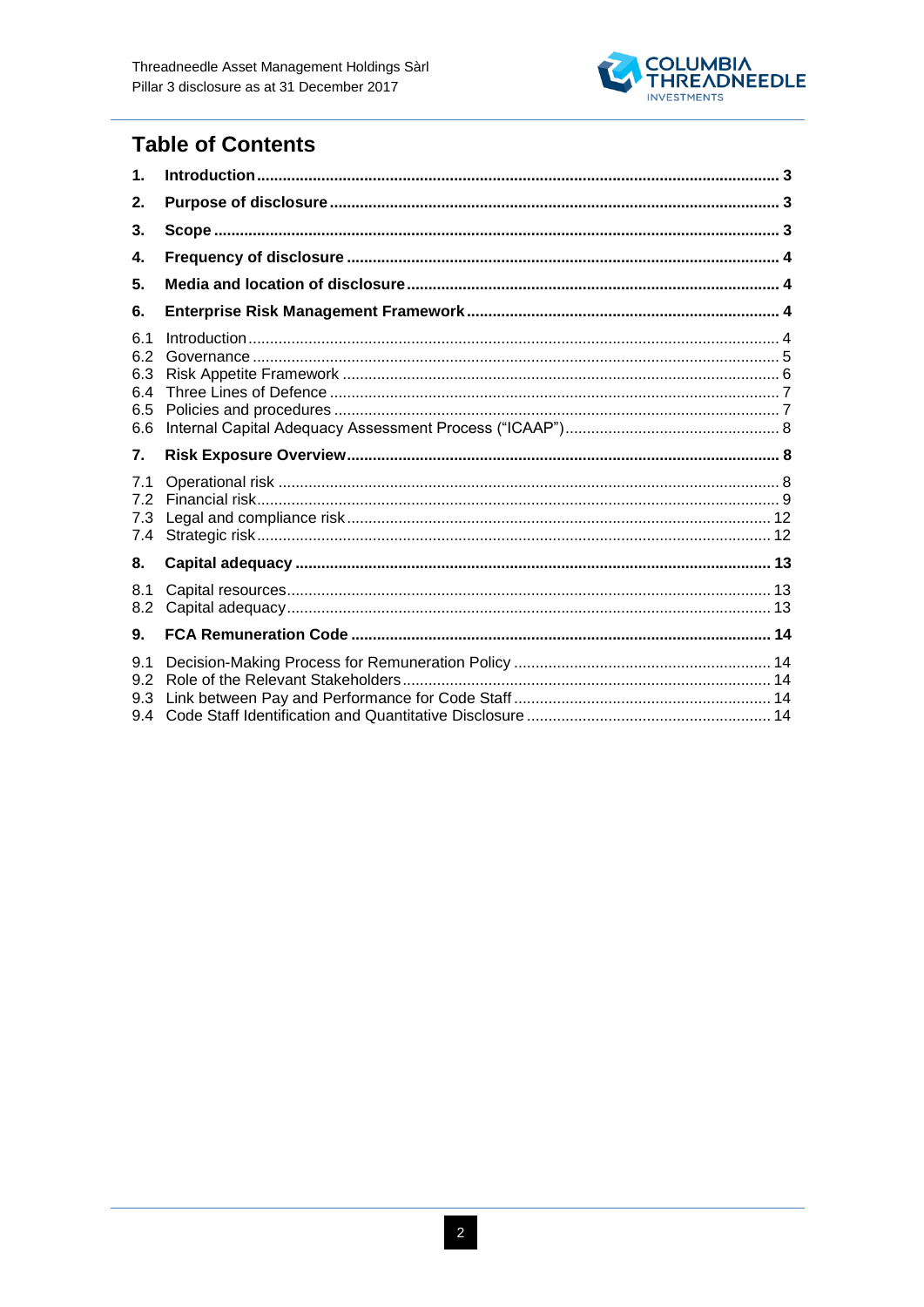

# <span id="page-2-0"></span>**1. Introduction**

Columbia Threadneedle Investments is the global asset management group of Ameriprise Financial, Inc., a leading US-based financial services provider.

The EMEA business of Columbia Threadneedle Investments comprises Threadneedle Asset Management Holdings Sàrl and its subsidiaries.

As at 31 December 2017, Columbia Threadneedle Investments EMEA manages £99bn of assets and has a presence in 18 countries. We invest on behalf of individuals, pension funds, insurers, and corporations. We manage a range of products investing in a variety of asset classes, including equities, fixed income and property. These capabilities are marketed to investors through a range of product structures (e.g. UK OEICs, Luxembourg SICAVs, UK life structures, closed ended funds, unit trusts and segregated accounts).

Columbia Threadneedle Investments is a people business focused on delivering excellence for our clients. The starting point for the Group is our values:

- client focus;
- excellence;
- integrity; and
- respect.

### <span id="page-2-1"></span>**2. Purpose of disclosure**

This document sets out the Pillar 3 market disclosures for Threadneedle Asset Management Holdings Sàrl (the "**Group**") excluding Threadneedle Pensions Limited ("**TPEN**").

The Group is regulated by the Financial Conduct Authority ("**FCA**"). It is subject to rules set out in the FCA's General Prudential Sourcebook ("**GENPRU**") and Prudential Sourcebook for Banks, Building Societies and Investment Firms ("**BIPRU**"). This disclosure is prepared in accordance with the Capital Requirements Directive III ("**CRD III**"), which is the common framework for implementing Basel II in the European Union.

These rules are built on three 'Pillars':

- **Pillar 1:** This comprises the minimum base capital resources requirements, including credit risk and market risk capital requirements and the fixed overheads requirement;
- **Pillar 2:** Firms must undertake an overall assessment of their capital adequacy. This assessment takes into account all risks that are not covered adequately or at all by Pillar 1 requirements. We assess these capital requirements through our Internal Capital Adequacy Assessment Process ("**ICAAP**"); and
- **Pillar 3:** Rules for the disclosure of risk and capital management, including capital adequacy. The purpose of Pillar 3 is to encourage market discipline by developing a set of disclosure requirements which will allow market participants to assess key pieces of information on a firm's capital, risk exposures and risk assessment process.

The disclosures in this document have been prepared in accordance with BIPRU 11. Information deemed immaterial has been omitted. The disclosures do not constitute formal audited financial statements and have been produced solely for the purpose of Pillar 3.

### <span id="page-2-2"></span>**3. Scope**

The Group is supervised by the FCA. It includes six UK regulated companies, Threadneedle Asset Management Limited ("**TAML**"), Threadneedle International Limited ("**TINTL**"), Threadneedle Investment Services Limited, Threadneedle Navigator ISA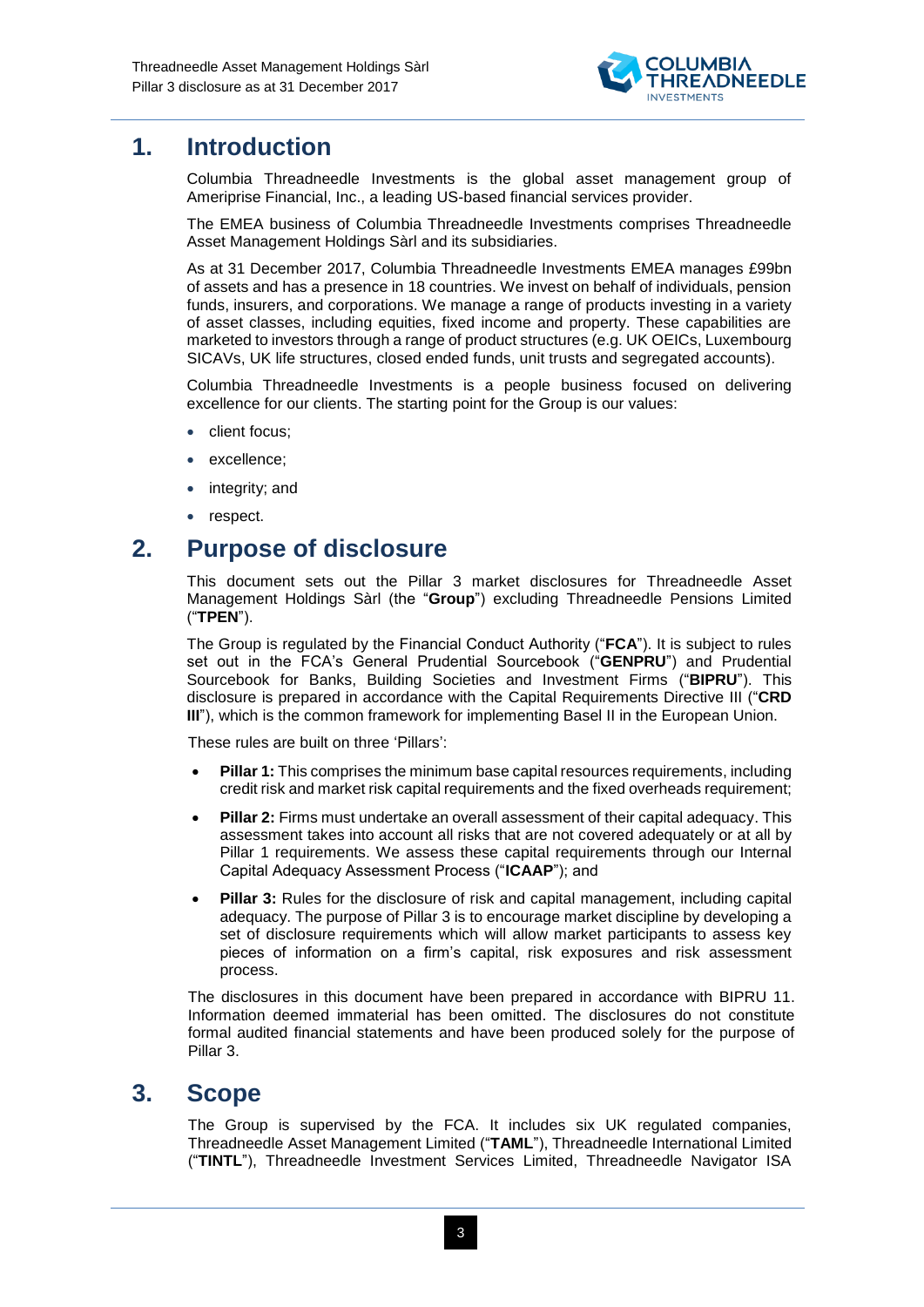

Manager Limited, Threadneedle Portfolio Services Limited, and Threadneedle Pensions Limited ("**TPEN**").

A simplified organisational diagram is set out below. The entities that are in-scope for this disclosure are shown in dark blue colour:



**Figure 1: Columbia Threadneedle Organisational Structure**

TPEN is also regulated by the Prudential Regulatory Authority ("**PRA**"). It has its own capital requirements and is excluded from the ICAAP and the Pillar 3 disclosure. TPEN is required to publish a Solvency and Financial Condition Report which is available on the Columbia Threadneedle website (see **Section 5**).

# <span id="page-3-0"></span>**4. Frequency of disclosure**

This document is updated and published at least annually (more frequently if there are significant changes to the business).

# <span id="page-3-1"></span>**5. Media and location of disclosure**

This document is published on the Columbia Threadneedle Investments website **<http://www.columbiathreadneedle.co.uk/>**.

# <span id="page-3-2"></span>**6. Enterprise Risk Management Framework**

### <span id="page-3-3"></span>**6.1 Introduction**

Ameriprise Financial has implemented a comprehensive Enterprise Risk Management ("**ERM**") programme for all of its subsidiaries and operations, including the Group. The ERM program provides a framework for the identification, monitoring and management of risk, including compliance with applicable local regulatory requirements and expectations.

It is designed to enable the Group to protect the interests of its clients by managing all elements of risk on a forward-looking basis.

The Group is regulated in many jurisdictions and must ensure it establishes and maintains systems and controls appropriate to its business. It must establish, implement and maintain adequate risk management policies and procedures. This includes effective procedures for risk assessment, which identify the risks relating to the Group's activities, processes and systems, and where appropriate, set the level of risk tolerated by the Group.

The Group's policy is that risk management is the primary responsibility of business line management and should be embedded in its various business units and departments. All members of staff have an obligation to be aware of the risks within their processes,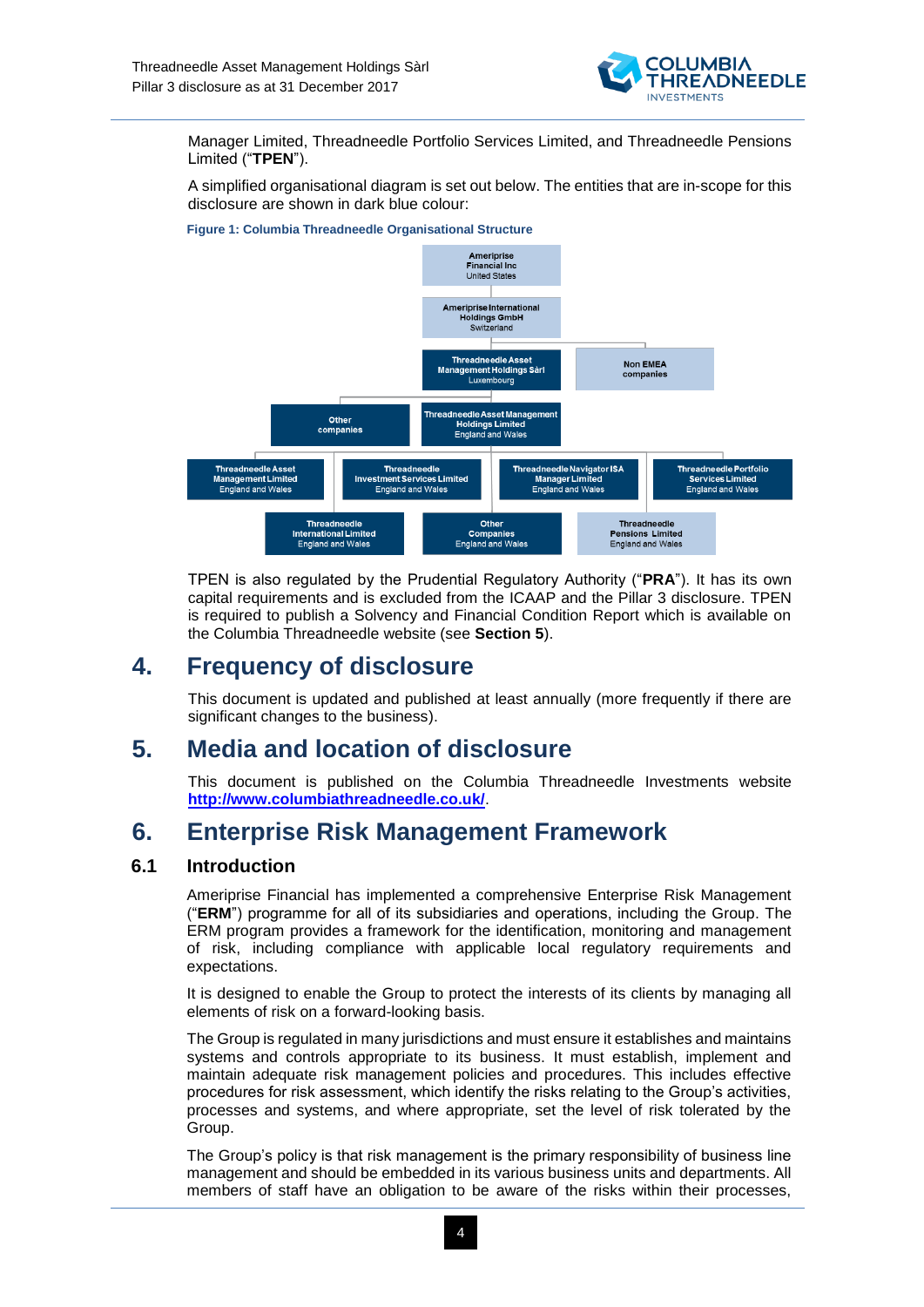

understand the controls in place to manage those risks, and report any additional risks or control failures of which they become aware. To this end, a risk management goal is incorporated as part of the performance objectives for all members of staff.

The Group follows these guiding principles:

- think strategically and creatively to drive innovation in order to best serve our clients and other stakeholders;
- the ERM Framework must provide a forward-looking assessment of risk exposure;
- the Group must maintain ERM policies that are consistent with sound practices for the industry in which it operates, including all applicable regulatory expectations;
- the Group's ERM policies derive from, and are aligned with, those of the Ameriprise Group; and
- failure to act in accordance with the Group's ERM policies is unacceptable.

#### <span id="page-4-0"></span>**6.2 Governance**

#### **6.2.1 EMEA Corporate Governance**

The figure below sets out Columbia Threadneedle Investments EMEA's governance framework as at 30 June 2018.



**Figure 2: Governance Framework of Columbia Threadneedle Investments EMEA**

#### **Board of Directors, CEO, and Executive**

The Board of Directors of Threadneedle Asset Management Holdings Sàrl (the "**Board**") is responsible for the management and oversight of the Group's Risk Management Framework, policies and processes which in total constitute the Group's ICAAP.

The Chief Executive Officer has full authority for running the Group day-to-day. She exercises certain delegated authorities through two separate executive governance bodies, the EMEA Business Management Committee ("**BMC**") and the EMEA Risk and Controls Committee ("**RCC**"). Both the BMC and the RCC consist of the Group's executive management team.

They meet to ensure that all affairs of the business are cohesively managed and that client interests and potential ICAAP implications are considered from both a business management and risk and controls perspective by the most senior members of the Group.

The objectives of these committees are: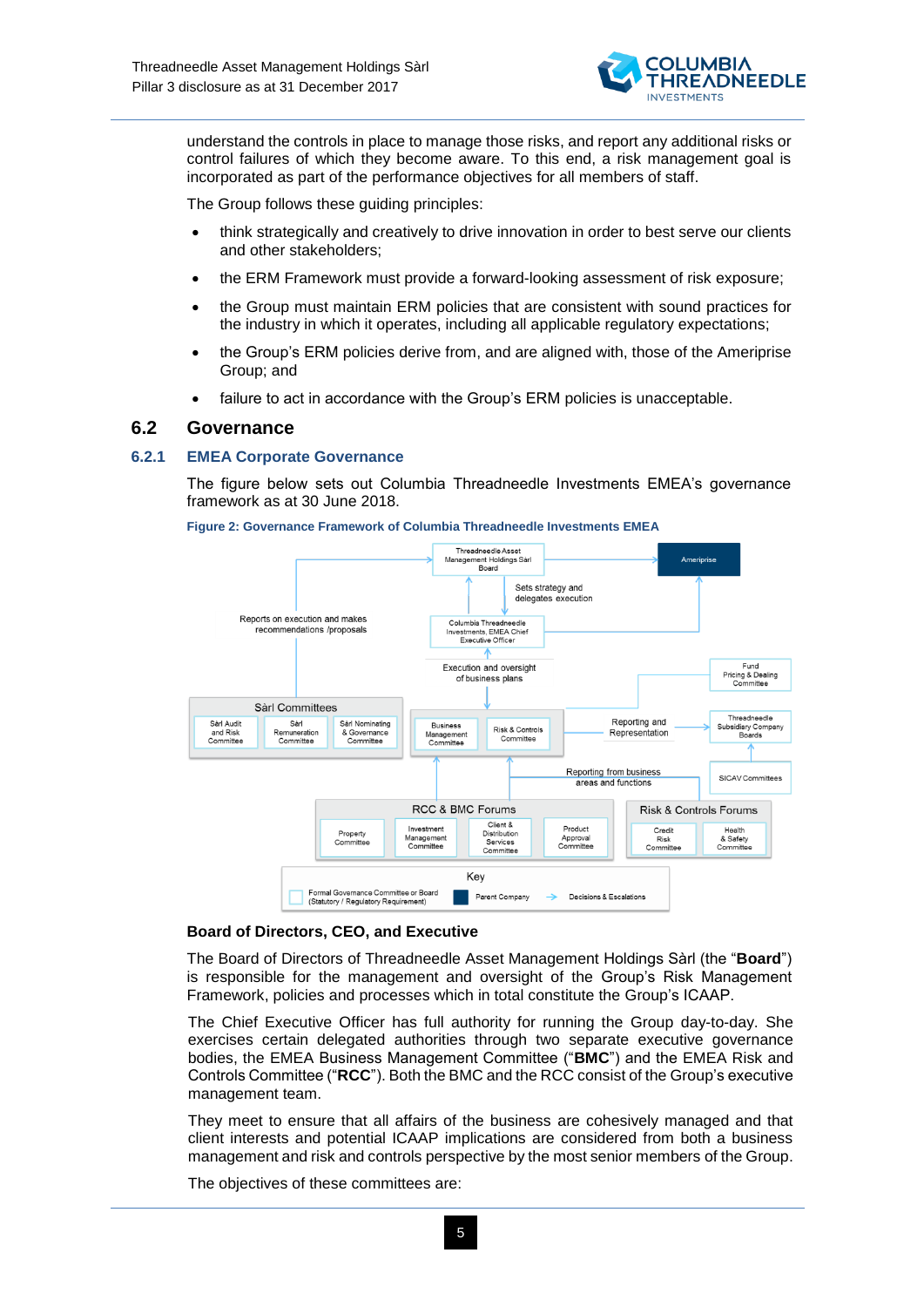

- BMC: to manage and monitor delivery against the Group's strategic and financial plans, including delivery against client needs and interests; and
- RCC: to manage and mitigate current and prospective risks (including risks to client interests); monitor the effectiveness of controls; and consider the Group's capital position and risk appetite.

This structure is not intended to limit or narrow the scope of either committee, i.e. the RCC will consider business implications in its decision making and vice versa.

#### **EMEA Office of Risk**

The EMEA Office of Risk ("**OOR**") is a group comprising the Heads of Investment Risk, Operational Risk, Compliance, Legal, Internal Audit, and Finance and chaired by the Chief Risk Officer (or her delegate).

The OOR is designed to help the Group make properly informed decisions, by drawing upon the experience and knowledge of a wide group of experienced control functions and risk professionals.

The OOR meets to discuss current and emerging risk matters and raise items for further debate and challenge at the monthly RCC meetings. These experts input into the risk governance and processes are focussed on improving risk outcomes for clients and the business.

#### **6.2.2 Functional areas**

The Operational and Enterprise Risk team establishes the ERM framework that facilitates a common approach to the identification, assessment and management of risk across the Group. The team is also responsible for capturing, analysing and communicating the Group's risk and control profile to the RCC and other governance bodies.

The Investment Risk team is primarily concerned with market, liquidity and counterparty risks borne by the Group's clients. The objectives of investment risk management are to fulfil the Group's fiduciary responsibilities as to the amount and type of market risk taken within the client portfolios which the Group manages.

The Regulatory Capital Management team (within Finance) coordinates the ICAAP process across the Group, including production of the ICAAP report.

The Corporate Treasury team (within Finance) ensures that the Group, and all individual legal entities within it, have sufficient liquid assets to meet their liabilities as and when they fall due.

The Compliance and Internal Audit teams partner with the risk functions in order to implement a combined assurance approach to managing and mitigating risks across the Group. Compliance is also responsible for overseeing the Group's regulatory risks, and for Mandate Compliance and Trade Surveillance.

#### <span id="page-5-0"></span>**6.3 Risk Appetite Framework**

The Board has established a Risk Appetite Statement (the "**RAS**") for the Group. The RAS expresses the Group's tolerance for risks that it faces. It defines the risks that we are prepared to accept in order to deliver our strategic objectives. The Board sets quantitative and/or qualitative limits for each of the Group's risks. These allow management and the Board to monitor the Group's exposure to risk and ensure that it stays within the Group's tolerance. Should a risk exceed its tolerance thresholds, the Group considers if and/or how it should:

- Mitigate the risk where possible;
- Explicitly accept the risk, and consider increasing the risk appetite; or
- Scale down or terminate the activity.

The Group employs a range of approaches to monitor and report risks throughout the organisation in the context of its RAS. These include a Risk and Control Self-Assessment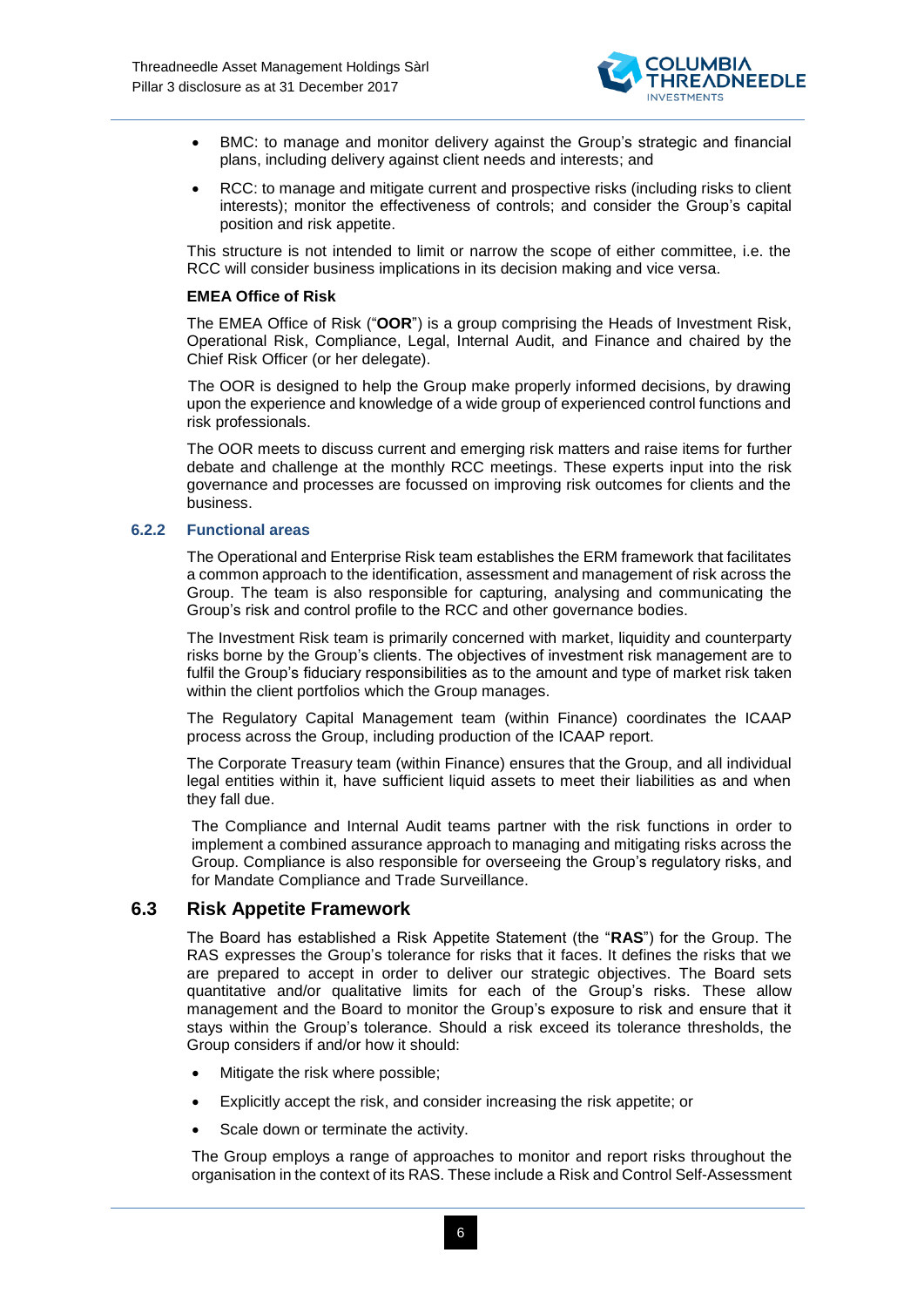

("**RCSA**") process, dashboards to report the status and direction of key risks, a rigorous process to identify, record and resolve operational risk events, and policies and procedures covering the Group's risks and processes.

The Group's risk appetite may change as its business evolves. The Board therefore reviews and formally approves the RAS annually, as well as when the Group's risks, or the markets in which it operates, are materially altered.

The framework is embedded within the Group's core business processes and is used as a tool for decision-making and strategic analysis. All the elements of the risk framework inform one another, leading to a cycle of continuous improvement. This enables the Group's overall solvency needs to be assessed in a continuous and prospective way in relation to its risk profile.

### <span id="page-6-0"></span>**6.4 Three Lines of Defence**

The Board is responsible for establishing the Group's risk appetite and strategy, which includes approving the Group's risk management framework, policies, methodologies, and roles and responsibilities. The Board is also responsible for setting the tone from the top and has communicated Columbia Threadneedle Investments' four values — Client Focus, Excellence, Integrity and Respect — which are core to the Group's culture, strategy and processes. All staff share responsibility for delivering these values across the business.

Columbia Threadneedle Investments has adopted a "Three Lines of Defence" model to further embed the Group's four key values and to ensure clear ownership of its Risk Management Framework, which can be summarised as follows:

| <b>Figure 3: Three Lines of Defence Model</b> |  |  |  |  |  |
|-----------------------------------------------|--|--|--|--|--|
|-----------------------------------------------|--|--|--|--|--|

| Three Lines of Defence - Roles and Responsibilities |                                                                       |  |  |  |
|-----------------------------------------------------|-----------------------------------------------------------------------|--|--|--|
|                                                     | Undertake day-to-day risk management                                  |  |  |  |
| <b>First Line</b><br><b>Business Units</b>          | Comply with risk management framework, policies and procedures        |  |  |  |
|                                                     | Apply internal management controls and improvement actions            |  |  |  |
| <b>Second Line</b>                                  | Oversee and challenge risk management in the First Line of<br>Defence |  |  |  |
| Risk &<br>Compliance                                | Provide tools, guidance and direction to the First Line of Defence    |  |  |  |
|                                                     | Develop and communicate the Operational Risk / ERM Framework          |  |  |  |
| <b>Third Line</b>                                   | Independent perspective and challenge process                         |  |  |  |
| Internal Audit                                      | Review and oversee both the First and Second Lines of Defence         |  |  |  |

### <span id="page-6-1"></span>**6.5 Policies and procedures**

The Group has adopted comprehensive policies and procedures which govern management of risk. These policies and procedures have been adopted by the RCC and BMC for management of risk in all EMEA business units. At the top-down level, the policies establish the corporate parameters for risk appetite and management of all risks to accurately reflect the Group's risk profile.

The Ameriprise Enterprise Risk Policy Framework links to the Group's Key Risk categories (operational risk, financial risk, legal and compliance risk, and strategic risk). The policy framework seeks to ensure that risk management is embedded into the day to day business operations of the Group, within agreed tolerances. All policy and procedure documents are recorded in a central repository with governance built into the workflow and must be reviewed by their owners at least annually.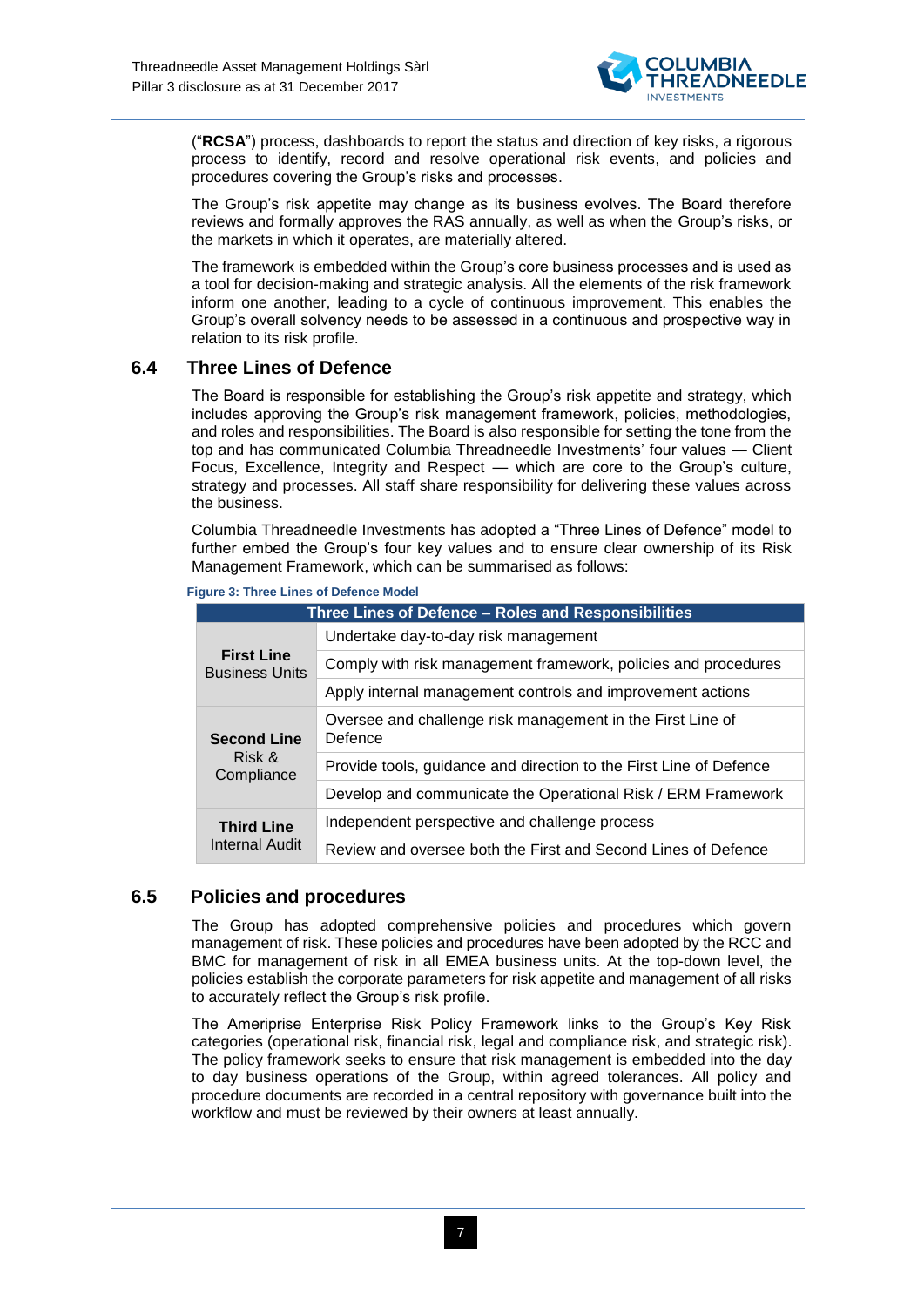

### <span id="page-7-0"></span>**6.6 Internal Capital Adequacy Assessment Process ("ICAAP")**

The Group is required to undertake an ICAAP by the FCA. The requirements are outlined in GENPRU sourcebook Section 2 and in BIPRU Section 2. In summary, the regulations require the Group to:

- regularly assess whether the amounts, types and distribution of financial resources, capital resources and internal capital are considered adequate to cover the nature and level of risks to which it is or might be exposed;
- identify the major sources of risk to its ability to meet its liabilities as they fall due;
- conduct stress tests and scenario analysis;
- conduct Reverse Stress Testing and Wind-down analysis; and
- ensure that the processes, strategies and systems used in its ICAAP are both comprehensive and proportionate to the nature, scale and complexity of that firm's activities.

The ICAAP is the responsibility of the Board of Directors of the Group, TAML and TINTL and forms an integral part of the Group's management and decision-making processes.

# <span id="page-7-1"></span>**7. Risk Exposure Overview**

The most material risks to which the Group is exposed are set out below.

### <span id="page-7-2"></span>**7.1 Operational risk**

Operational risk is the risk of loss resulting from internal processes which are inadequate or have failed due to human errors, system failures, or external events. The Group is exposed to operational risk as a consequence of its core businesses. Operational risk is one of the Group's largest risk categories and therefore receives a high degree of attention and focus from senior management and the Board. The Group seeks to manage and mitigate operational risk, in order to achieve its corporate objectives and fully comply with all regulatory requirements.

Columbia Threadneedle Investments EMEA has an operational risk management strategy whose objectives are to:

- reduce operational errors through continuously improving processes and controls;
- increase the effectiveness and robustness of processes and controls;
- provide effective reporting for management to understand and manage operational risk; and
- encourage a positive and proactive operational risk culture.

Operational risk is managed in accordance with the Group's ERM framework described in **Section 6**.

The Group assesses its capital requirement for operational risk using scenario analysis. The aim is to estimate extreme levels of operational losses that the Group could incur. As the Group does not have experience of such levels of losses, the assessment relies on developing representative severe loss scenarios for the Firm's key risks and extrapolating them to an extreme level using a statistical model.

The scenarios are developed through workshops attended by the risk owners and other subject matter experts, informed by the output of the ERM framework (e.g. internal loss experience, RCSAs, and key risk indicators) as well as external loss information.

The statistical model extrapolates the scenarios and then aggregates them, factoring in the correlation between risks. The results are reviewed and challenged, including by the RCC and the Board's Audit and Risk Committee, to ensure reasonableness.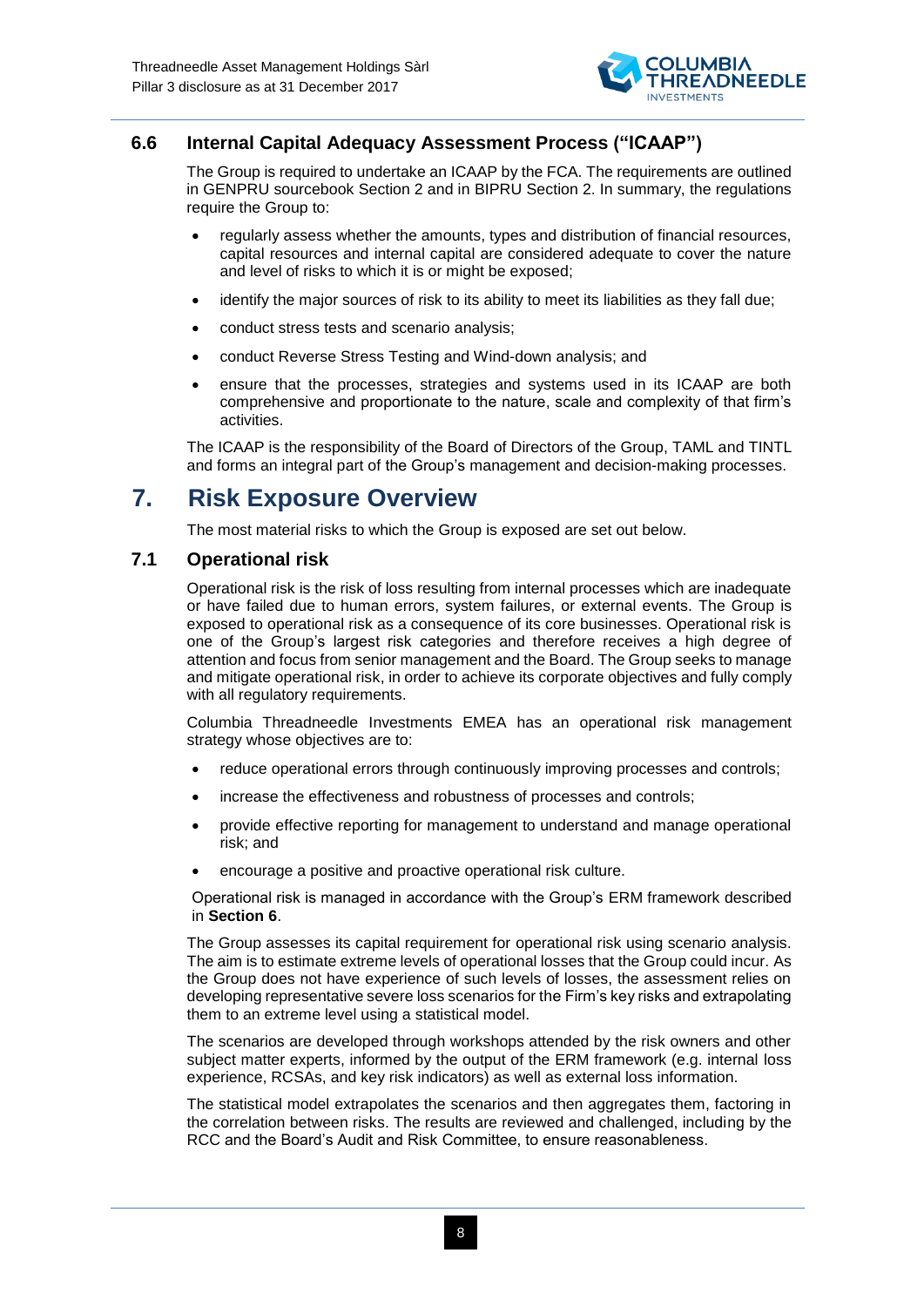

### **7.2 Financial risk**

<span id="page-8-0"></span>Financial risk is the risk of loss due to stresses impacting the Group's balance sheet and profit and loss. The Group is committed to maintaining the financial strength of the Group in order to support its business objectives, meet its regulatory capital requirements and provide shareholders with an acceptable return on their investment.

#### **7.2.1 Market risk**

Market risk is defined as the risk of loss arising from movements in market prices, including movements due to changes in interest rates, equity markets, foreign exchange markets, and derivative markets in respect of the Group's assets and liabilities. This excludes market risks borne by clients in respect of funds and portfolios managed by the Group.

The Group's market risk arises from:

- Foreign currency which the Group holds, e.g. as a result of its operations outside the UK and/or non-sterling client/fund revenue;
- Box holdings, which arise out of small holdings which the Group maintains in the funds it manages; and
- Compensation arrangements e.g. deferred cash compensation arrangements tied to the value of funds managed by the Group.

The Group's market risk exposures are monitored and managed in accordance with its Market Risk Management Policy. Note that seed money exposures are managed as credit risk while market risks relating to the Threadneedle Pension Plan are managed separately.

The market risk component mainly relates to the Group's foreign currency positions. This is calculated, in accordance with BIPRU 7.5 as 8% of the net open currency position by currency. The capital requirement for foreign currency balances has reduced from £1.8m at 31 December 2016 to £1.3m at 31 December 2017 due to a reduction in foreign currency balances. The market risk capital requirement is set-out below:

| <b>Market Risk Capital Requirement</b>   | 2017<br>E'm | 2016<br>E'm |
|------------------------------------------|-------------|-------------|
| Foreign currency                         | 1.3         | 1.8         |
| Others <sup>1</sup>                      | 0.2         | O 1         |
| Pillar 1 market risk capital requirement | 1.5         | 1.9         |

**Table 1: Pillar 1 market risk requirement as at 31 December**

<sup>1</sup> Others includes small holdings maintained by the Group in the funds it manages.

#### **7.2.2 Interest rate risk in the non-trading book**

Interest rate risk in the non-trading book is the potential impact on the Group's earnings and net asset values (market values) from changes in interest rates. The Group has no debt and is not directly exposed to interest rate risk from an interest expense perspective. There is a significant amount of cash and cash equivalents and corporate bonds (with an average maturity of two years) held by the business as part of the normal cash management process. No capital is currently held for interest rate risk in the non-trading book as it is not considered material.

#### **7.2.3 Credit risk**

Credit risk is defined as the risk of loss resulting from counterparty default. This definition excludes the risk of rating transition (i.e. a reduction in credit rating) and its impact on the mark-to-market value in a position, which would be covered under market risk. It also excludes credit risks within funds and client portfolios, which are borne by clients.

The Group's credit risk arises from exposure to: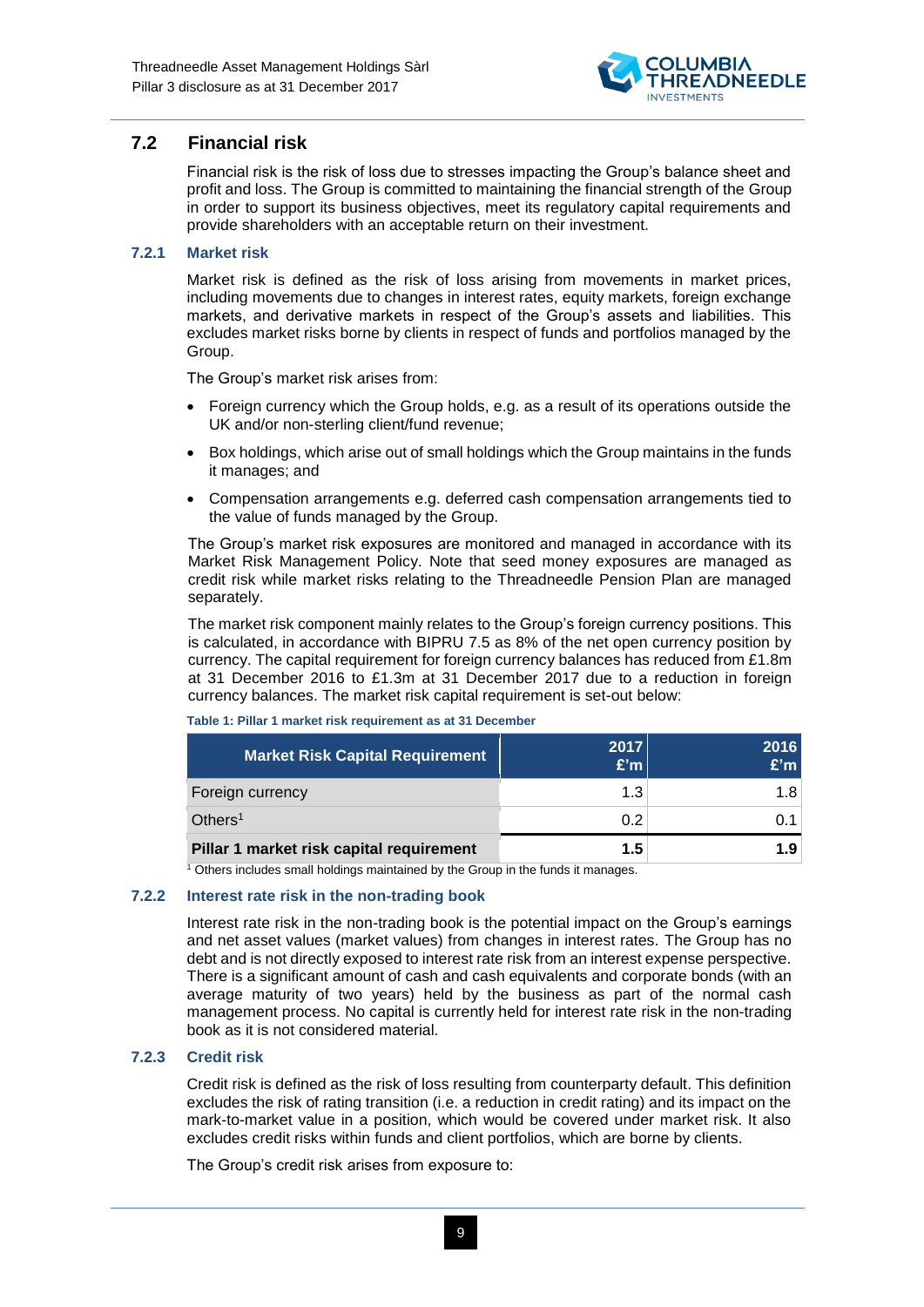

- cash and near cash instruments held, corporate bonds, over the counter derivatives including foreign exchange, exchange traded derivatives, and exposures to these instruments on the Group's balance sheet;
- debtors as quantified on the Group's balance sheet, including inter alia retail fund debtors, fees receivable, intra-group debtors. Debtors consist mainly of outstanding management fees invoiced to clients (including retail funds); and
- seed money investments held in the Group's products (primarily pooled funds).

The Group's credit exposures are monitored and managed in accordance with its Counterparty Credit Risk Management Policy.

The Group's Counterparty Credit Risk Committee approves all new counterparties and ensures that exposures to counterparties are well diversified. The External Credit Assessment Institutions ("**ECAI**") used by CTI EMEA are Standard & Poor's, Moody's, and Fitch. These are all recognised as eligible ECAIs and are used to assess the credit quality of all exposure classes, where applicable, using the credit quality assessment scale set out in the FCA Handbook.

The credit risk capital component is calculated, in accordance with the standardised approach as set out in BIRPU 3.1. Risk weights are assigned to each exposure class based on the underlying external credit ratings and the capital requirement is calculated as 8% of the risk weighted exposures in the Group's non-trading book. These comprise cash, debtors, corporate bonds, government bonds, seed holdings and fixed assets.

The following table summarises the Group's credit risk exposure and capital requirements by exposure category, as at 31 December 2016 and 2017.

|                                           | <b>Exposure</b> |       | <b>Capital requirement</b> |      |
|-------------------------------------------|-----------------|-------|----------------------------|------|
| <b>Exposure class</b>                     | 2017            | 2016  | 2017                       | 2016 |
|                                           | E'm             | E'm   | E'm                        | E'm  |
| Central governments or central banks      | 64.4            | 1.8   | 1.3                        | 0.1  |
| Institutions                              | 265.1           | 353.8 | 4.9                        | 7.0  |
| Corporates                                | 69.2            | 0.0   | 3.7                        | 0.0  |
| <b>Collective Investment Undertakings</b> | 48.3            | 62.2  | 4.9                        | 6.1  |
| Other                                     | 109.4           | 99.9  | 9.2                        | 8.0  |
| <b>Total</b>                              | 556.4           | 517.7 | 24.0                       | 212  |

**Table 2: Standardised credit exposures & capital requirement by exposure category as at 31 December**

The following table summarises the Group's credit risk exposure by exposure category, as at 31 December 2016 and 2017.

|  | Table 3: Standardised credit exposures & capital requirement by Credit Quality Step as at 31 December |
|--|-------------------------------------------------------------------------------------------------------|
|--|-------------------------------------------------------------------------------------------------------|

|                |                                            | <b>Exposure</b> |       | <b>Capital requirement</b> |      |
|----------------|--------------------------------------------|-----------------|-------|----------------------------|------|
|                | <b>Credit Quality Step / Credit Rating</b> | 2017            | 2016  | 2017                       | 2016 |
|                |                                            | E'm             | E'm   | E'm                        | E'm  |
|                | AAA to AA-                                 | 103.4           | 1.8   | 1.9                        | 0.1  |
| 2              | $A+$ to $A-$                               | 261.8           | 289.0 | 5.5                        | 5.4  |
| 3              | BBB+ to BBB-                               | 32.6            | 64.8  | 2.4                        | 1.6  |
| 4              | BB+ to BB-                                 | 0.0             | 0.0   | 0.0                        | 0.0  |
| 5              | $B+$ to $B-$                               | 0.0             | 0.0   | 0.0                        | 0.0  |
| 6              | CCC+ and below                             | 0.0             | 0.0   | 0.0                        | 0.0  |
| N <sub>R</sub> | Unrated                                    | 158.6           | 162.1 | 14.2                       | 14.1 |
| <b>Total</b>   |                                            | 556.4           | 517.7 | 24.0                       | 21.2 |

Note: Unrated exposures primarily relate to debtors and seed money.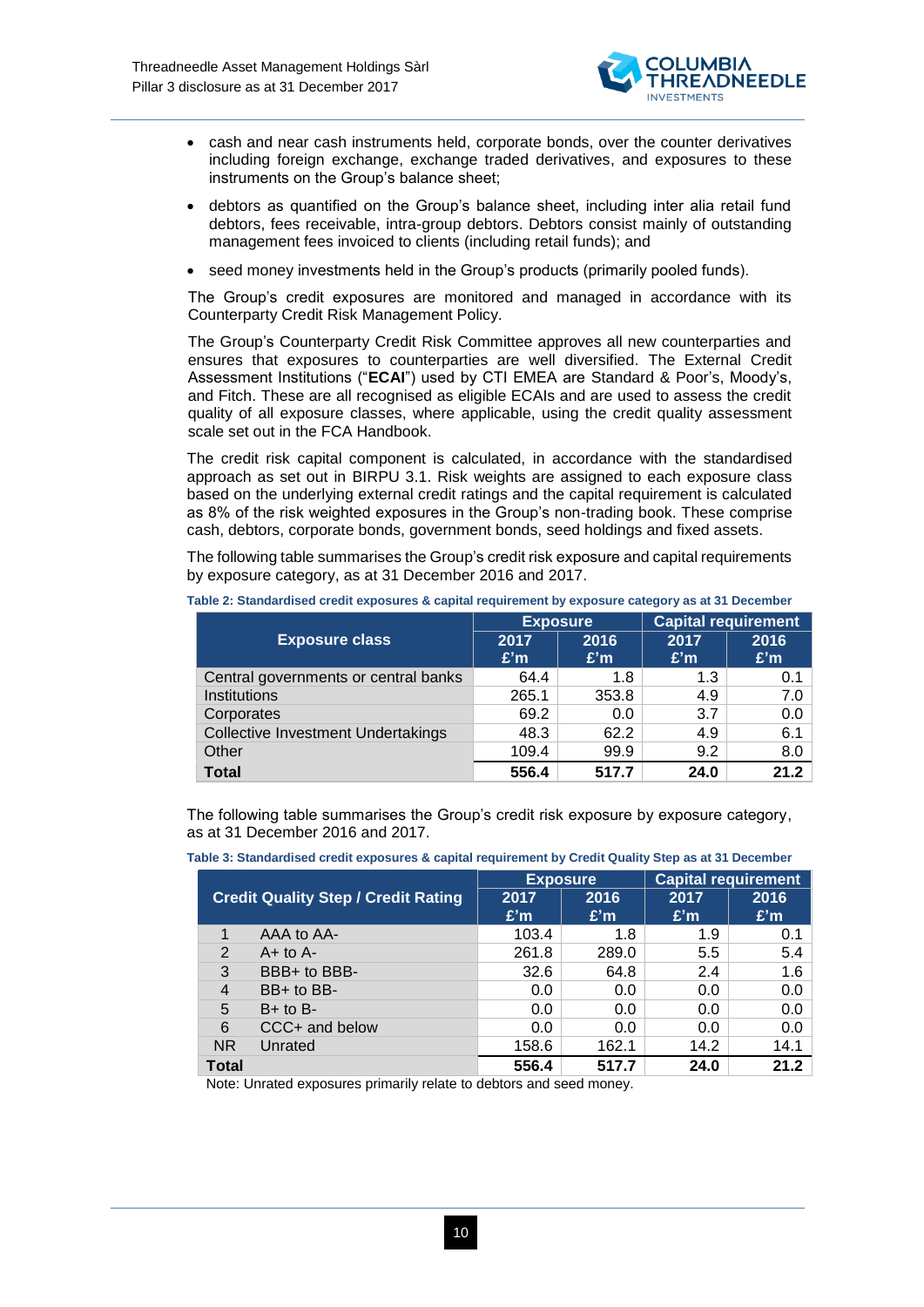

The geographic distribution of these exposures is largely to counterparties based in the European Union.

| Table 4: Standardised credit exposures by geography as at 31 December |  |
|-----------------------------------------------------------------------|--|
|-----------------------------------------------------------------------|--|

| <b>Exposure class</b>                     | EU<br>E'm | <b>Other</b><br>E'm | <b>Total</b><br>E'm |
|-------------------------------------------|-----------|---------------------|---------------------|
| Central governments or central banks      | 64.4      | 0.0                 | 64.4                |
| Institutions                              | 245.0     | 20.1                | 265.1               |
| Corporates                                | 53.7      | 15.5                | 69.2                |
| <b>Collective Investment Undertakings</b> | 48.3      | 0.0                 | 48.3                |
| Other                                     | 109.4     | 0.0                 | 109.4               |
| <b>Total</b>                              | 520.8     | 35.6                | 556.4               |

In 2017, TAMH Sàrl changed its investment policy for its own funds to allow investments in a wider range of instruments to diversify its holdings and reduce liquidity risk. The following table summarises the Group's credit risk exposure by residual maturity, as at 31 December 2017.

| Table 5: Standardised credit exposures by residual maturity as at 31 December |  |  |
|-------------------------------------------------------------------------------|--|--|
|                                                                               |  |  |

| <b>Exposure class</b>                     | $<$ 3<br>months<br>E'm | 3 months<br>to 1 year<br>E'm | $> 1$ year /<br>undefined<br>E'm | <b>Total</b><br>E'm |
|-------------------------------------------|------------------------|------------------------------|----------------------------------|---------------------|
| Central governments or central<br>banks   | 53.4                   | 11.0                         | 0.0                              | 64.4                |
| Institutions                              | 251.7                  | 13.4                         | 0.0                              | 265.1               |
| Corporates                                | 0.0                    | 22.5                         | 46.7                             | 69.2                |
| <b>Collective Investment Undertakings</b> | 0.0                    | 0.0                          | 48.3                             | 48.3                |
| Other                                     | 109.4                  | 0.0                          | 0.0                              | 109.4               |
| <b>Total</b>                              | 414.5                  | 46.9                         | 95.0                             | 556.4               |

Financial assets are considered to be past due if a counterparty has not made payment by the contractual due date. An asset is considered to be impaired when the carrying value of the asset is greater than the recoverable amount through sale or use. The Group reviews its financial assets on a regular basis for indicators of past due and impairment. Historically, default levels have been insignificant.

The ageing analysis of amounts past due within trade receivables are as follows:

| Days past due      | 2017<br>E'm | 2016<br>E'm |
|--------------------|-------------|-------------|
| < 90 days past due | $1\quad1$   |             |
| > 90 days past due | 0.7         |             |
| Total              | 1.8         |             |

**Table 6: Trade receivables – fees as at 31 December**

**Table 7: Trade receivables – retail as at 31 December**

| Days past due        | 2017<br>E'm | 2016<br>E'm |
|----------------------|-------------|-------------|
| 5 - 30 days past due | 12.5        | 8.1         |
| > 30 days past due   | 0.7         | 1.0         |
| Total                | 13.2        | 9.1         |

Provision for specific doubtful debts is made when there is evidence that the Group will not be able to recover balances in full. Balances are written off when the receivable amount is deemed irrecoverable. As at 31 December 2017 there were no impairment provisions related to trade receivables nor were any balances written off during the financial year.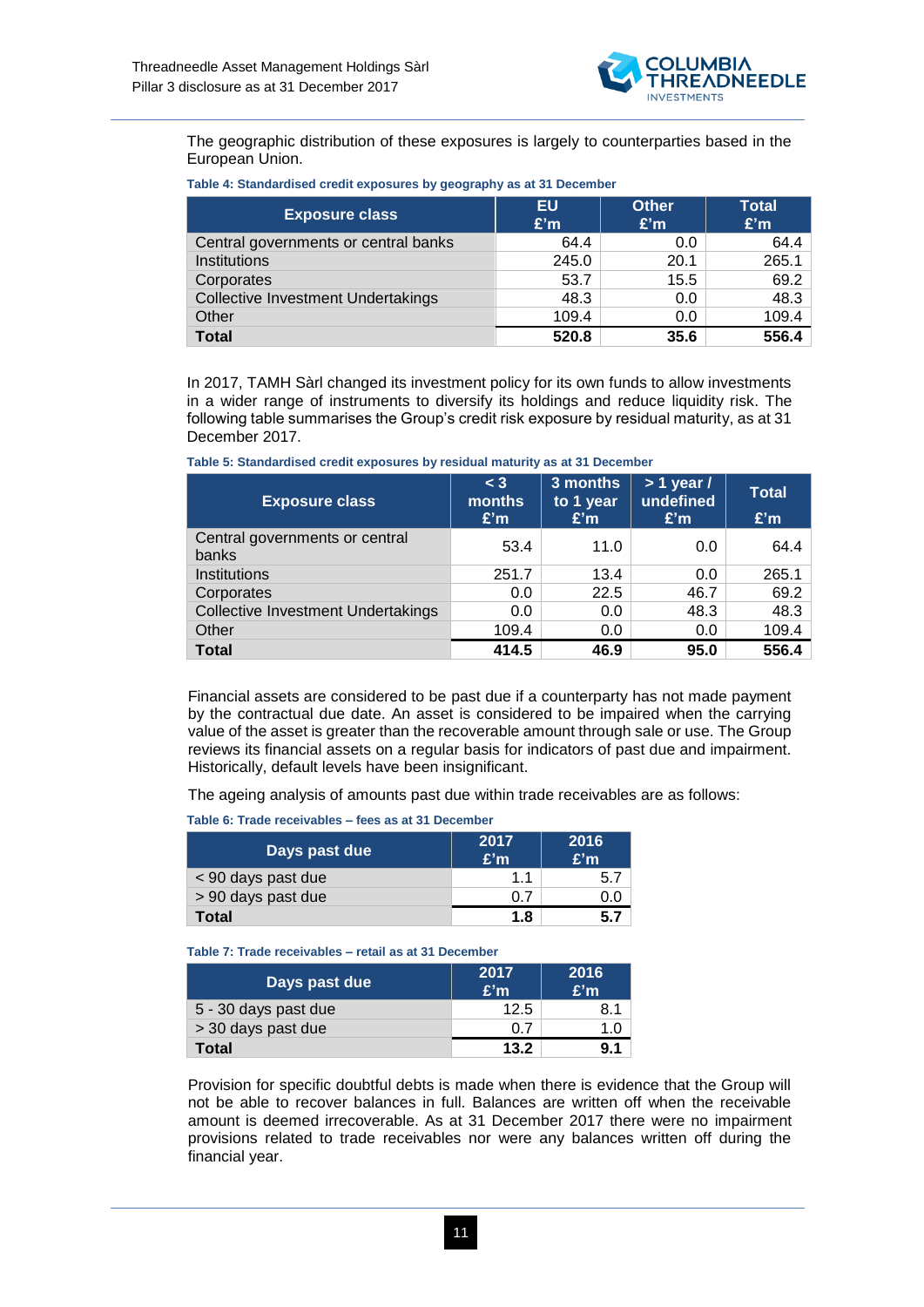

#### **7.2.4 Corporate liquidity risk**

Corporate liquidity risk is defined as where the Group, though solvent, either does not have sufficient financial resources available to meet its obligations when they fall due or can secure them only at an excessive cost.

The Group manages this risk in line with the requirements of BIPRU 12. The policy, responsibilities, process and contingency arrangements are documented in the Group's Liquidity Risk Policy and Management Framework.

### **7.3 Legal and compliance risk**

<span id="page-11-0"></span>Legal and Compliance risk is the risk of loss due to a failure to comply with laws, legal agreements or regulations. The Group is authorised and regulated by the FCA in the UK. The Group's management team monitors developments in regulation, assesses the impact on the business and implements any changes that will be required to meet those requirements and ensure that the capital levels meet or exceed the regulatory requirements.

Compliance with both the practice and spirit of Principle 11 of the FCA's Principles for Businesses is core to the approach to managing its relationship with regulatory bodies. Accordingly, the executive management team and the Board are actively involved in fostering a close and continuous relationship with the FCA and other regulators. Any risk event, incident, fine or sanction that could lead to the deterioration of the Group's relationship with the regulator (i.e. Principle 11) must be immediately escalated by management to the Board.

### **7.4 Strategic risk**

<span id="page-11-1"></span>Strategic risk is the risk of loss resulting from adverse changes in business factors, including changes in the competitive environment, changes in operational economics of the Group's business activities and the effect of reputation risks. Strategic risk can also be expressed as unexpected losses that are not covered by financial, legal and compliance or operational risk.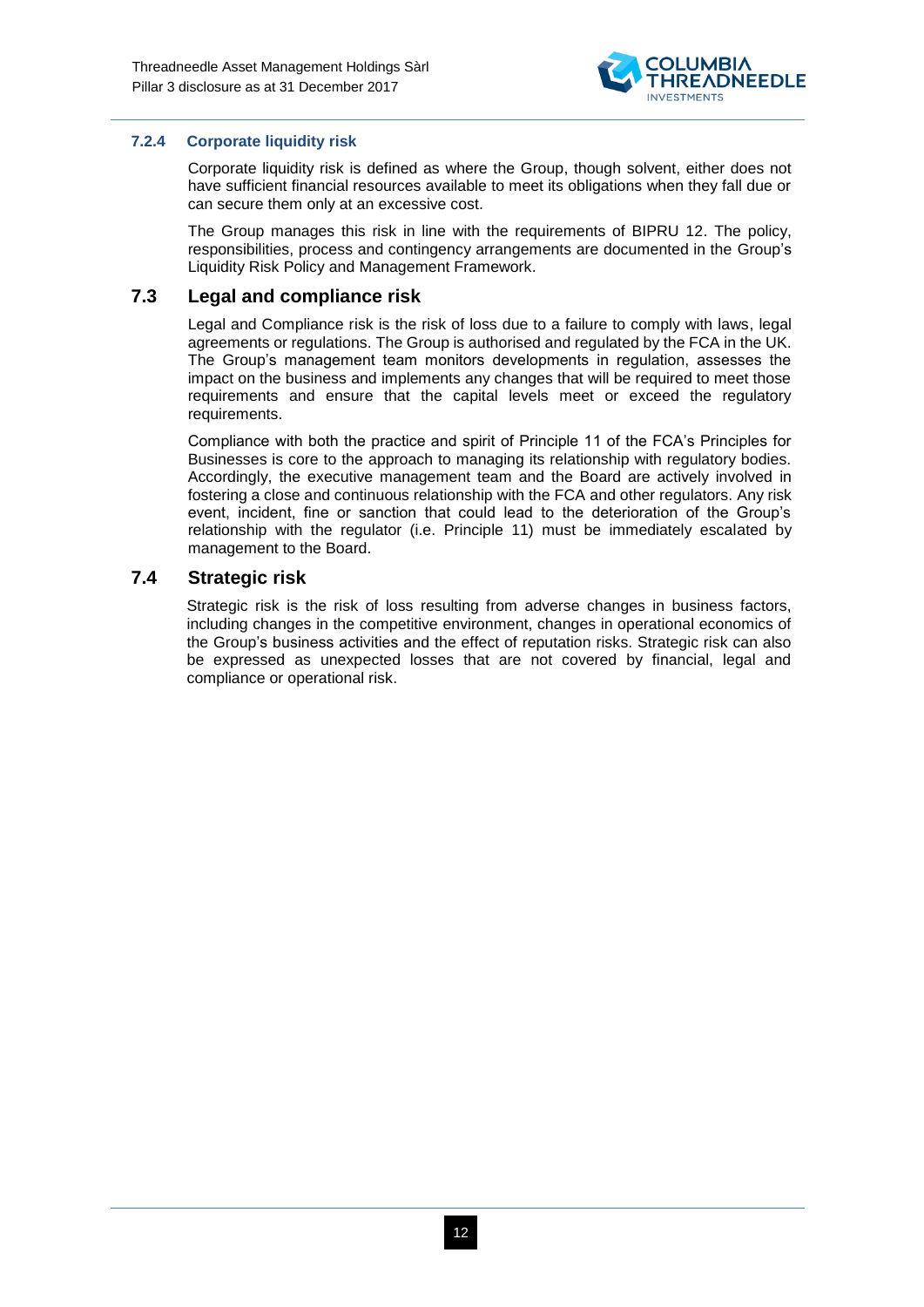

# <span id="page-12-0"></span>**8. Capital adequacy**

### **8.1 Capital resources**

<span id="page-12-1"></span>As of 31 December 2017, the Group's consolidated capital resources (as calculated under GENPRU 2 Annex 4 – Capital Resources for a BIPRU Investment Group deducting material holdings) amounted to **£372.0m**. This includes the audited profits for 2017 and a dividend payment made in January 2018 relating to audited profits for the period ending 31 December 2016.

**Table 8: Composition of Tier 1 capital as at 31 December**

| <b>Capital resources</b>                             | 2017<br>E'm | 2016<br>E'm |
|------------------------------------------------------|-------------|-------------|
| Permanent ordinary share capital                     | 0.9         | 0.9         |
| Share premium account                                | 327.3       | 327.3       |
| Legal reserve                                        | 0.1         | 0.1         |
| Capital reserve                                      |             |             |
| Other reserves                                       | 9.7         | 6.4         |
| Profit and loss account                              | 316.1       | 258.9       |
| Defined benefit pension surplus                      | (3.5)       | (2.1)       |
| <b>Total Tier 1 Capital before deductions</b>        | 650.6       | 591.5       |
| Intangible assets                                    | (186.6)     | (185.2)     |
| Insurance company excluded from ICAAP group          | (24.4)      | (22.4)      |
| <b>Total Tier 1 Capital after deductions (Gross)</b> | 439.6       | 383.9       |
| Less: Dividends paid <sup>2</sup>                    | (67.6)      | (90.0)      |
| <b>Total Tier 1 Capital after deductions</b>         | 372.0       | 293.9       |

<sup>2</sup> Dividends for the year were paid in January of the following year.

The Group does not have any hybrid capital, Tier 2 capital, Tier 3 capital, or any capital which provides the Group with incentives to redeem that capital.

### **8.2 Capital adequacy**

<span id="page-12-2"></span>Columbia Threadneedle Investments EMEA maintains sufficient capital to meet its regulatory requirements, which are based on the higher of Pillar 1 and Pillar 2 capital requirements. The adequacy of the capital held by the Group is assessed as part of the ICAAP and is subject to formal approval by the Group's board of directors.

**Table 9: Summary of Pillar 1 capital requirements as at 31 December**

| Description                                       | 2017<br>E'm | 2016<br>E'm |
|---------------------------------------------------|-------------|-------------|
| A Sum of Market and Credit Risk Requirements      | 25.5        | 23.1        |
| <b>B. Fixed Overheads Requirement</b>             | 46.2        | 43.6        |
| Pillar 1 Capital Requirement (greater of A and B) | 46.2        | 43.6        |
| <b>Consolidated Capital Resources</b>             | 372.0       | 293.9       |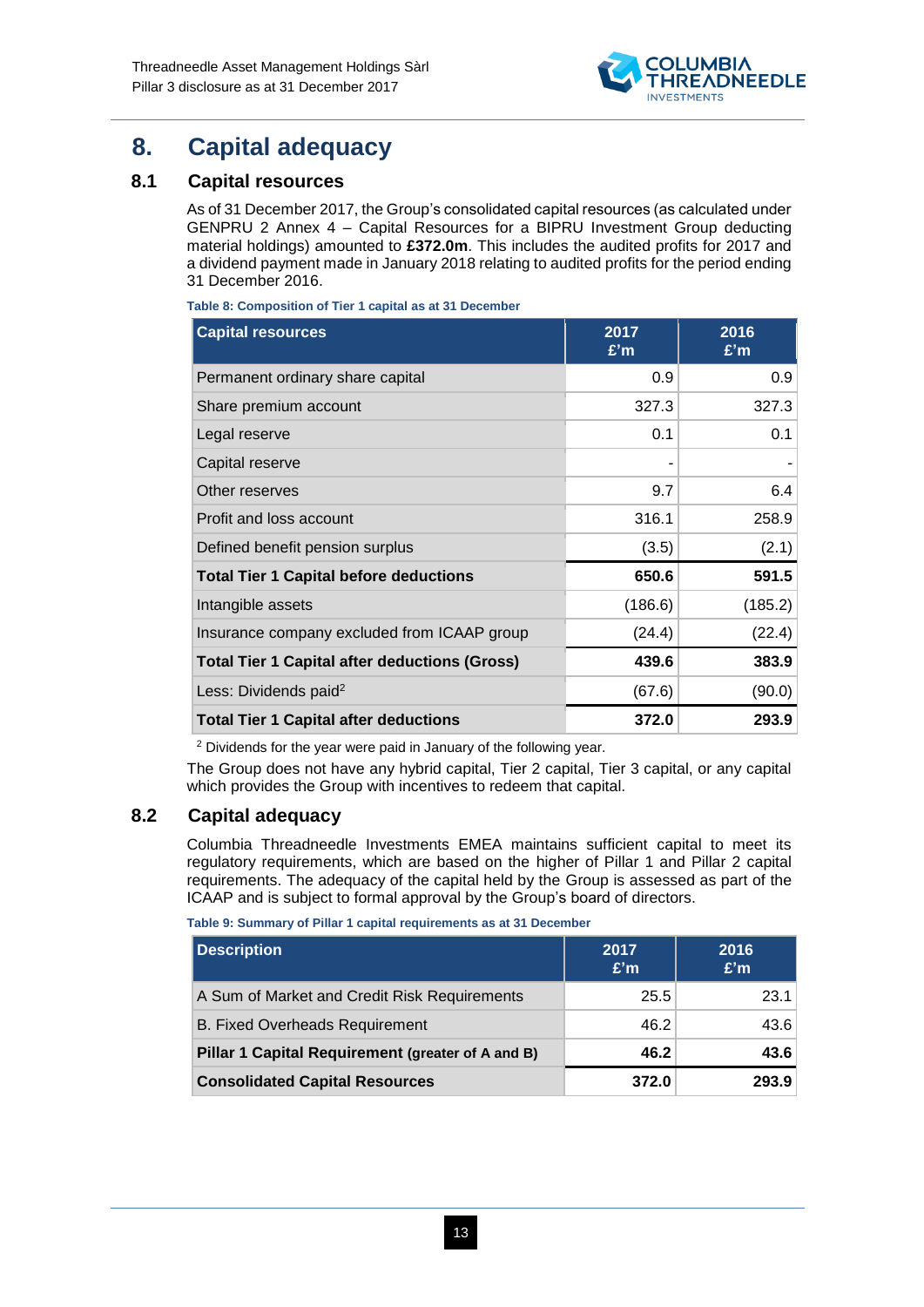

# <span id="page-13-0"></span>**9. FCA Remuneration Code**

The FCA implemented its Remuneration Code (the "Code") as required by the Capital Requirements Directive and the Financial Services Act 2010. Under the Code, the Group must report annually on its Remuneration Governance Process and certain details on its Remuneration Policies and Practices.

### **9.1 Decision-Making Process for Remuneration Policy**

<span id="page-13-1"></span>The Group has a Remuneration Committee (the "Committee") which meets regularly to establish the Group's remuneration principles and oversee the governance of the remuneration programmes, policies and procedures. The Committee carries out its responsibilities within the authority delegated by the Board and documented in its Terms of Reference. The responsibilities include approving the terms of the incentive pool, long term incentive plan, and any other incentive arrangements and the remuneration for senior level employees, specifically reviewing all positions identified as Code Staff including heads of Control Functions.

The Committee is comprised of two members, neither of whom are employees of Columbia Threadneedle Investments EMEA but who serve as Ameriprise Financial nominated directors on the Group's Board.

The Committee receive independent advice on regulatory compliance with the Remuneration Code from PricewaterhouseCoopers LLP and on remuneration issues and trends from an independent provider of remuneration data.

### <span id="page-13-2"></span>**9.2 Role of the Relevant Stakeholders**

The Committee takes full account of the Group's business and strategic objectives in setting remuneration policy and is mindful of its duties to shareholders and other stakeholders. The Committee seeks to preserve shareholder value by ensuring the successful engagement, motivation and retention of employees, while ensuring that reward programmes and awards support and are consistent with sound risk management and control, including direct oversight of the firm's Risk Adjustment processes.

### <span id="page-13-3"></span>**9.3 Link between Pay and Performance for Code Staff**

Remuneration is made up of fixed pay (i.e. salary, allowances and benefits) and variable pay that is performance-related. The variable pay includes (1) short term incentives tied to the Group's profitability, business results, and individual performance including delivery against the Group's values and its risk and control requirements; and (2) long-term incentives linked also to the delivery of value to the customer and the shareholder. Longterm incentive awards represent the deferred element of variable pay and are conditional on vesting requirements. The incentive award decision for individuals on both short term and long-term incentives is dependent on the individual's overall performance assessment which includes performance against the Group's values, expectations around risk management and the Group's standards of performance and conduct.

### <span id="page-13-4"></span>**9.4 Code Staff Identification and Quantitative Disclosure**

The FCA classifies Code Staff as those staff whose activities could have a material impact on the Group's Risk Profile. The Code Staff for Columbia Threadneedle Investments EMEA have been identified through an exercise that involved the mapping of risks and responsibilities, and consideration of other factors.

For the calendar year 2017, there were a total of 25 Code Staff who were employees of the Group for all or a portion of the year. They were all senior managers who were in significant management, control, or risk functions or the Group. The operations of Columbia Threadneedle Investments EMEA are considered a single business unit.